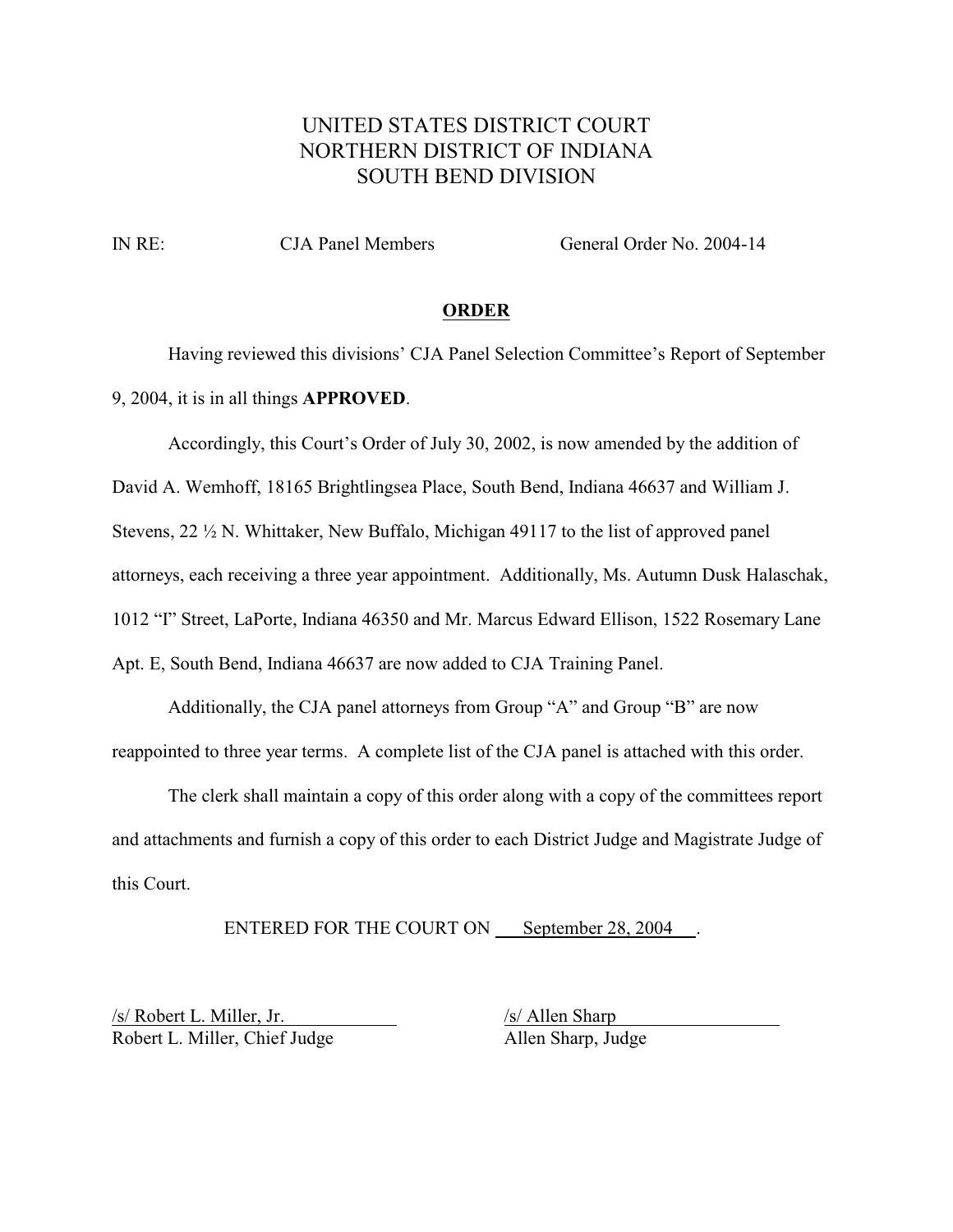

**Group A - 3 Year Appointments** (Renew 7/06)

**Donald Joseph Berger** Berger, James & Gammage 800 JMS Building 108 N. Main Street South Bend, IN 46601  $(574) 289 - 7112$ 

David P. Jones Newby, Lewis, Kaminski & Jones 916 Lincolnway LaPorte, IN 46350  $(219)$  362-1577

## Brian J. May 108 N. Main St., Suite 710 South Bend, IN 46601  $(574)$  233-7280

**Mark S. Lenyo** Herendeen, Kowals, McTigue, Ambler, Lenyo 205 West Jefferson Blvd., Suite 606 South Bend, IN 46601  $(574)$  234-6061

David B. Weisman Weisman Associates, P.C. P.O. Box 6831 Mishawaka, IN 46546-0683  $(574)254 - 1151$ 

**Group B - 3 Year Appointments** (Renew 7/07)

William J. Cohen Attorney at Law 401 West Bristol St. Elkhart, IN 46514  $(574)293 - 451140$ 

**Fred R. Hains** Fred R. Hains & Associates 125 North St. Peter St. South Bend, IN 46617  $(574)$  234-7606

**J. David Keckley** J. David Keckley Attorney 315 N. Main St. South Bend, IN 46601  $(574)$  288-8381

Michael P. Rehak 218 W. Washington St. Suite 600 South Bend, IN 46601  $(574)$  287-1662

Philip R. Skodinski 502 W. Washington South Bend, IN 46601  $(574)$ 234-6017; Ext. 214

David A. Wemhoff 18165 Brightlingsea Place South Bend, IN 46637  $(574)243 - 9072$ 

**Group C - 3 Year Appointments** (Renew 7/05)

**John C. Hamilton** Hamilton Law Firm 103 W. Wayne St., Ste 200 South Bend, IN 46601  $(574)$  289-9987

**Anthony D. Kowals** Herendeen, Kowals, McTigue, Ambler, Lenyo 205 West Jefferson Blvd., Suite 606 South Bend, IN 46601  $(574)$  234-6061

**Dianne Tillman-Reed** Law Office of Debra Voltz-Miller 108 N. Main St., Suite 423 South Bend, IN 46601  $(574)$  289-1709 Fax: (574)289-1909

**Thomas F. Strickler** Thomas F. Strickler Attorney at Law 3740 Edison Lakes Parkway Suite 201 Mishawaka, IN 46545  $(574)$  255-9000

Bryan M. Truitt Tsoutsouris & Bertig 121 Lincolnway Valparaiso, IN 46383  $(219)462 - 4248$ 

William J. Stevens  $22 \frac{1}{2}$  N. Whittaker New Buffalo, MI 49117 269-469-1469